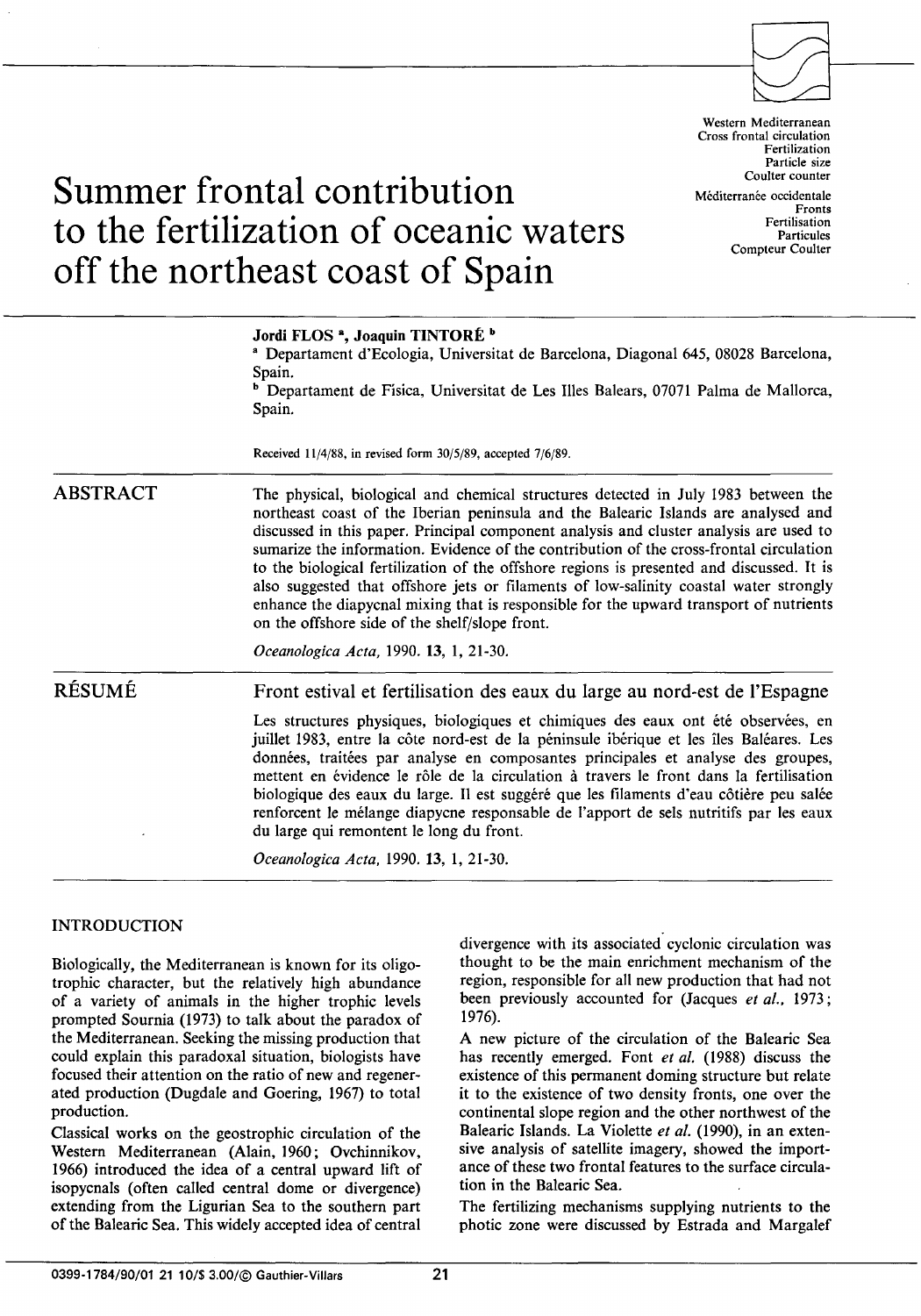(1988), who distinguished the following mechanisms: 1) local mixing due to the breakdown of the thermocline; 2) wind-induced upwelling at the slope region; 3) surface influx of modified Atlantic water; 4) river runoff; and 5) frontal contribution. It is important to note that Estrada and Margalef (1988) defined frontal contribution as the upward motion of nutrients in the central, almost permanent, doming structure.

In this paper we present evidence of summer enrichment associated with the shelf/slope front off the northeast Spanish coast. We discuss the vertical motions induced by the different physical features and their biological implications.

# DATA AND METHODS

Data were collected on board the R/V Garcia del Cid from 30 June to 16 July 1983 in a region between Barcelona and Mallorca (Fig. 1). An intense survey of the shelf/slope region off Barcelona was carried out between 30 June and 3 July. The data included CTD casts and Niskin botties, from which chlorophyll, coutter counter seston, nitrate, nitrite, oxygen, reactive<br>phosphate and silicate were analysed (Grup phosphate and silicate were analysed PEPS, 1986). Principal component analysis *(i.e.* Legendre and Legendre, 1983) is used to summarize hydrographie data (Flos, 1979; 1980) and particle size spectra (Kitchen *et al.,* 1975; Flos, 1976). A cluster analysis of the samples was applied using the values from the first two PCA as descriptors.



### Figure 1

*Map distribution of stations. On the left, enlargement of the 36 coastal stations with indication of the transects shawn in other figures.*  Situation des stations. En cartouche : les 36 stations côtières, avec indication des coupes transversales présentées dans les autres figures.



Figure 2

*Principal component analysis of hydrographical data. Distributions of variables are shawn in the two first principal axes. Percentage of explained variance* is *also shown.* 

Analyse en composantes principales des données hydrologiques. Distribution des variables dans le plan des deux premiers axes. Le pourcentage de la variance exprimée par chaque axe est indiqué entre parenthèses.

# Principal component analysis of hydrographie data

In the principal component analysis we used temperature, salinity, sigma-t, nitrate, nitrite, phosphate, silicate and chlorophyll *a* (logarithmic transformation). Oxygen was not included because of insufficient data. The correlation matrix was computed using 793 samples, one-third of which belonged to the coastal grid (Fig. 1). Only two eigen vectors were greater than unity  $(3.81 \text{ and } 1.40)$ , accounting for 65% of the variance (47.5 and 17.5% respectively). The first component was well correlated with temperature, salinity, sigma-t and nutrients and reflects the importance of stratification and vertical segregation of nutrients. The second component was mainly due to the coincidence of chlorophyll and nitrite maxima at intermediate levels (Fig. 2 and 7). It reflects the biological activity at depths where vertical density and nutrient gradients are present and where irradiance permits the persistence and/or growth of phytoplankton (Fig. 3). This result is typical for Mediterranean waters in the stratified season (Flos, 1980). The same analysis performed without sigma-t as a variable shows no difference for the second component, and reduces by 12% the variance calculated for the first one.

### Principal component analysis of seston data

In this study, we used particulate volumes measured in 14 size intervals (from  $3.5$  to 70.6  $\mu$ m mean equivalent particle diameters, corresponding to coulter counter channels, *see e.g.* Sheldon and Parsons, 1967). Three eigen values greater than unity were obtained, accounting for 82.8% of the variance (58.3, 15.3 and 9.2% respectively). Positive scores for the first component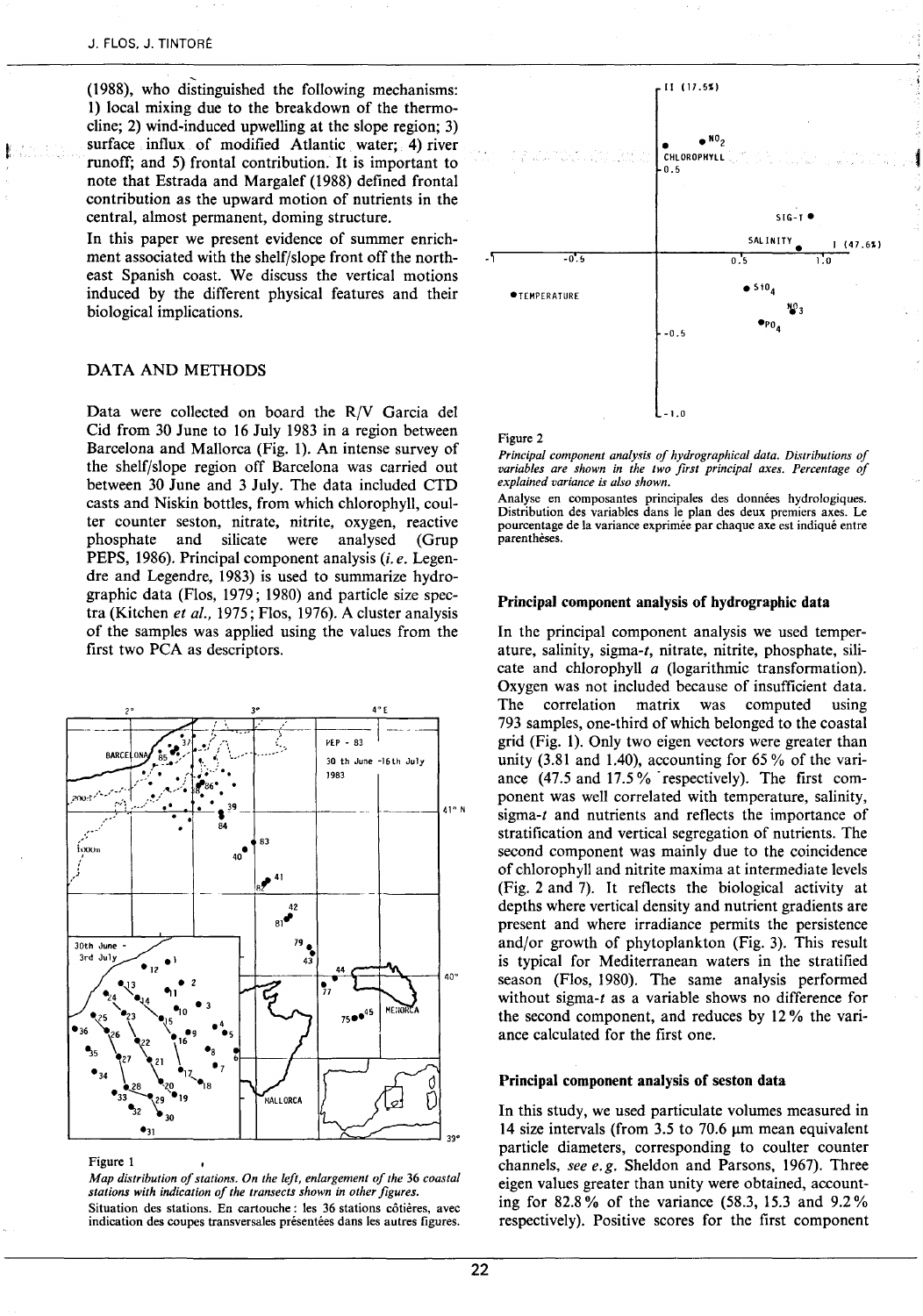



*Mean size spectra for each of the seven groups of samples retained after cluster analysis (triangles: ppm* x 100, *scale on the left). Withingroup correlation between particle volume in each size interval and chlorophyll (dots: correlation scale on the right; significance leve/ of p* < 0.01 *indicated). The number of samples in each group is given in parentheses.* 

Spectre de taille moyenne pour chacun des sept groupes d'échantillons trouvés par l'analyse de groupes (triangles: l'échelle des ordonnées est en ppm x lOO). Le coefficient de corrélation entre le volume de chaque intervalle et la chlorophylle calculée pour le groupe (points : échelle à droite; ligne horizontale : niveau de probabilité *p* < 0.01). En haut: numéro du groupe et nombre d'échantillons, entre parenthèses.

are equivalent to high total volume of seston, being particles with an equivalent diameter around  $10~\mathrm{nm}$ highly correlated with the first component. The other two factors combined indicate the size frequency distribution. Positive scores for the second factor are related to particles between 20 and 35  $\mu$ m; negative values are related to smaller particles (less than  $7 \mu m$ ). Positive values for the third factor are related to particles greater than  $35 \mu m$ , and negative values to particles around  $15 \text{ µm}$ .

# Cluster analysis

We clustered the 164 samples of the first 36 stations using as descriptors the scores issued from the former PCA of hydrographie and seston data (2 and 3 scores respectively). The Euclidean distance was used and the aggregation algorithm was that of Ward (1963). We obtained 7 groups of samples by cutting the dendrogram at an arbitrary level of similarity (which gave us a sizeable number of clusters). A discriminant analysis (SPSSX package) was used to assess the clustering procedure (resulting 92.7 % of the samples weil classified) and to classify samples from other stations that had not entered the cluster analysis.

Means and standard deviations of original hydrographie and seston variables were computed for every group (Table). We also computed, for each group, the correlation between chlorophyll and the volume of seston of the different size intervals (Fig. 3).



### Figure 4

*Horizontal distribution of sa/inity at* 20 *m depth on the coastal grid of stations.* 

Répartition horizontale de la salinité à 20 m de profondeur pour les stations du réseau côtier.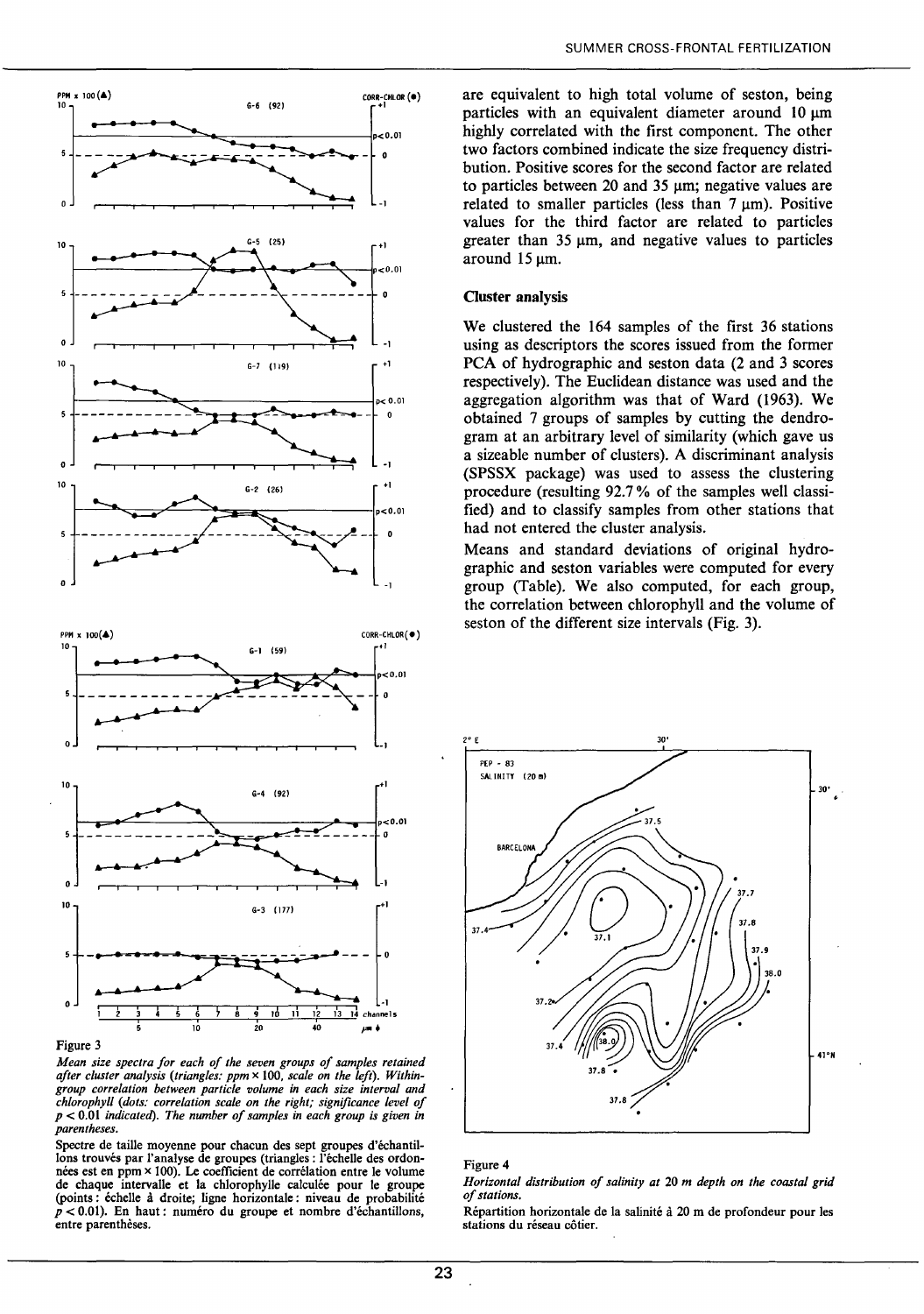# Table

Group means and standard deviations for depth, temperature, salinity, sigma-t, oxygen (ml/l), amonium, nitrite, nitrate, silicate, phosphate (μM),<br>chlorophyll a (μg/l), total number of particles (in thousands per mililitr *indicated on the top.* 

Pour chaque groupe, moyenne et écarts-type des variables: profondeur, température, salinité, sigma-t, oxygène (ml/l), amonium, nitrite, nitrate, silicate, phosphate ( $\mu$ M), chlorophylle *a* ( $\mu$ g/l), nombre total de particules (milliers par millitre) et volume total de seston (ppm). Le nombre d'échantillons dans chaque groupe est indiqué en haut.

| Groups                                                                           |                                                                                                                                   |                                                                                                                                   |                                                                                                                                                        |                                                                                                                                   |                                                                                                                                   |                                                                                                                                   |                                                                                                                                   |  |
|----------------------------------------------------------------------------------|-----------------------------------------------------------------------------------------------------------------------------------|-----------------------------------------------------------------------------------------------------------------------------------|--------------------------------------------------------------------------------------------------------------------------------------------------------|-----------------------------------------------------------------------------------------------------------------------------------|-----------------------------------------------------------------------------------------------------------------------------------|-----------------------------------------------------------------------------------------------------------------------------------|-----------------------------------------------------------------------------------------------------------------------------------|--|
|                                                                                  |                                                                                                                                   | 2                                                                                                                                 |                                                                                                                                                        | 4                                                                                                                                 |                                                                                                                                   | 6                                                                                                                                 |                                                                                                                                   |  |
| <b>Samples</b>                                                                   | 59                                                                                                                                | 26                                                                                                                                | 177                                                                                                                                                    | 92                                                                                                                                | 25                                                                                                                                | 92                                                                                                                                | 119                                                                                                                               |  |
| Depth<br>Temperature<br>Salinity<br>$\operatorname{Sig-t}$<br>Oxygen<br>Ammonium | $63.6 \pm 18.7$<br>$14.2 \pm 1.3$<br>$37.97 \pm 0.26$<br>$28.47 \pm 0.46$<br>$5.55 \pm 0.38$<br>$0.11 \pm 0.07$                   | $45.2 \pm 16.5$<br>$15.8 \pm 1.9$<br>$37.87 \pm 0.31$<br>$28.02 \pm 0.63$<br>$5.50 \pm 0.22$<br>$0.16 \pm 0.11$                   | 152.7<br>$\pm 139.1$<br>13.1<br>0.2<br>$\pm$<br>$38.29 \pm$<br>0.12<br>$28.95 \pm$<br>0.12<br>$4.91 \pm$<br>0.33<br>$0.10 \pm$<br>0.07                 | $75.4 \pm 15.9$<br>$13.7 \pm 1.0$<br>$38.11 \pm 0.16$<br>$28.68 \pm 0.34$<br>$5.27 \pm 0.28$<br>$0.10 \pm 0.06$                   | $24.2 \pm 17.6$<br>$18.7 \pm 1.8$<br>$37.55 \pm 0.36$<br>$27.07 \pm 0.62$<br>$5.33 \pm 0.31$<br>$0.11 \pm 0.07$                   | $8.9 \pm 9.0$<br>$21.9 \pm 2.2$<br>$37.61 \pm 0.33$<br>$26.22 \pm 0.60$<br>$5.17 \pm 0.34$<br>$0.13 \pm 0.09$                     | $45.6 \pm 15.1$<br>15.9<br>$\pm$ 1.7<br>$37.94 \pm 0.26$<br>$28.05 \pm 0.53$<br>$5.68 \pm 0.35$<br>$0.11 \pm 0.08$                |  |
| Nitrite<br>Nitrate<br>Silicate<br>Phosphate<br>Chlorophyll<br>N. part<br>V. part | $0.04 \pm 0.06$<br>$0.65 \pm 1.15$<br>$1.00 \pm 0.81$<br>$0.11 \pm 0.16$<br>$0.77 \pm 0.94$<br>$2.22 \pm 1.25$<br>$0.54 \pm 0.32$ | $0.03 \pm 0.04$<br>$0.13 \pm 0.17$<br>$0.70 \pm 0.51$<br>$0.10 \pm 0.07$<br>$0.52 \pm 0.43$<br>$2.52 \pm 0.74$<br>$0.59 \pm 0.16$ | $0.04 \pm$<br>0.04<br>$5.09 \pm$<br>1.31<br>$3.28 \pm$<br>1.40<br>$0.28 \pm$<br>0.15<br>$0.30 \pm$<br>0.69<br>$0.96 \pm$<br>0.48<br>$0.23 \pm$<br>0.11 | $0.18 \pm 0.09$<br>$1.54 \pm 0.88$<br>$1.54 \pm 0.77$<br>$0.10 \pm 0.09$<br>$0.84 \pm 0.78$<br>$1.87 \pm 0.95$<br>$0.33 \pm 0.13$ | $0.02 \pm 0.04$<br>$0.12 \pm 0.13$<br>$0.52 \pm 0.49$<br>$0.13 \pm 0.11$<br>$0.54 \pm 0.70$<br>$3.31 \pm 1.37$<br>$0.73 \pm 0.34$ | $0.01 \pm 0.01$<br>$0.06 \pm 0.10$<br>$0.21 \pm 0.28$<br>$0.06 \pm 0.08$<br>$0.15 \pm 0.08$<br>$2.10 \pm 0.78$<br>$0.34 \pm 0.13$ | $0.02 \pm 0.03$<br>$0.07 \pm 0.11$<br>$0.83 \pm 0.71$<br>$0.06 \pm 0.07$<br>$0.46 \pm 0.38$<br>$2.22 \pm 0.79$<br>$0.35 \pm 0.10$ |  |



### Figure 5

*Spatial distribution of scores for the first component of the PCA on hydrographical data between stations* 13 *and* 18 (see *Fig.* 1).

Répartition spatiale sur la radiale de stations 13 à 18 *(voir* fig. 1) des valeurs de la première composante («scores») de l'analyse des données hydrologiques.

# OBSERVATIONS AND RESULTS

# **Description of the shelf/slope region**

An in-depth analysis of the physical characteristics of the shelf/slope region can be found in Tintoré *et al.* (1989). However, a brief description is given here for the sake of completness. In the first part of the croise (stations **1** through 36), a body of 1ow-salinity water was found over the shelf (Fig. 4). The core of the low-salinity water  $( $37.2$ ) occupied the upper$ layer, from the surface to  $40 \text{ m}$  (station 22). In the slope region, the density front was detected (isopycnals deepening 40 m over a distance of  $25 \text{ km}$ ), while near the coast, an even steeper upward lift of isopycnals was observed.



### Figure 6

Distribution of samples from stations 16, 19, 18, 21, 38, 39, 40 *and* 41 *on the first plane of the PCA of hydrographical data. The first couple of numbers indicate the station, the second the depth.*  Distribution d'échantillons des stations 16, 19, 18, 21, 38, 39, 40 et 41 sur le plan des deux premiers axes de l'analyse en composantes principales des données hydrologiques. Les deux premiers numéros indiquent la station; les suivants la profondeur.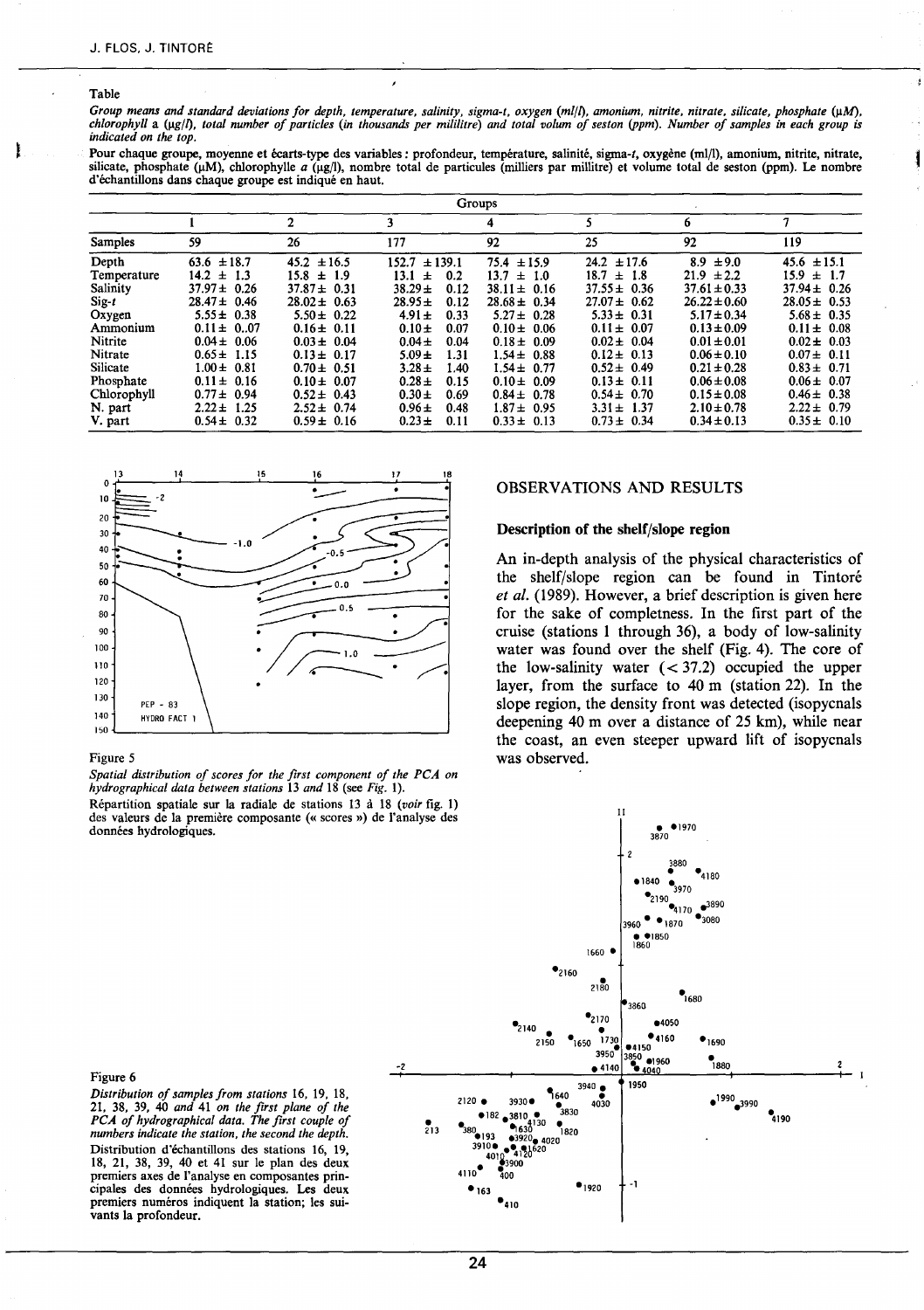

In the core of the less saline water, in the vicinity of stations 14, 15, 26 and 27, isohalines and isopycnals were almost parallel, suggesting that no significant shear stresses were present. Between this zone of lowsalinity water and the slope front, frequent salinity inversions were found *(e.g.* stations 16, 17 and 28), suggesting that significant horizontal and vertical mixing occurred. This complex structure of interleaving layers was also detected in the vertical distributions of the first component of the PCA performed on the hydrographie data (Fig. 5).

Tintoré *et al.* (1989) showed that the low-salinity water found over the shelf was part of an anticyclonic eddy. This eddy, formed as a tongue of low-salinity cold water, originated in the northem Gulf of Lions and, moving southward in the slope region, turned anticyclonically off Barcelona.

Some of the samples were plotted on the first plane of the PCA of hydrographical data (Fig. 6). The relative distribution of the samples belonging to the same levels in the photic zone indicates that significant upwelling occured at station 19 (highest positive correlation with the first component and negative correlation with the second). PCA scores and the depth levels reached by



### $\blacktriangleleft$  Figure 7

*Profiles of the first and second component of the PCA of hydrographical data for stations* 21 *and* 19. *Maxima of factor* 2 *are due to chlorophyll and nitrite. The depths of* 1 *J.!M nitrate and silicate and of the* 15•c *isotherm are indicated by horizontal segments. At the bottom, mean values of chlorophyll and phosphate for the surface samples in these two stations are given.* 

Profils des deux premières composantes (scores) de l'analyse des données hydrologiques pour les stations 21 et 19. Les maximums du deuxième facteur indiquent des valeurs relativement grandes de chlorophylle ou de nitrite. Les segments horizontaux indiquent la profondeur où se trouvent les niveaux de  $1 \mu M$  de nitrate et silicate et l'isotherme 15•c. En bas, les valeurs moyennes de phosphate et chlorophylle en surface sont données pour chacune des stations.



 $\bar{z}$ 

*Horizontal distribution of the scores for the first component of the PCA of hydrographical data, at* 20, 40 *and* 50 *m depth* (see *text).*  Répartition horizontale des valeurs de la première composante de l'analyse des données hydrologiques, à 20, 40 et 50 m de profondeur.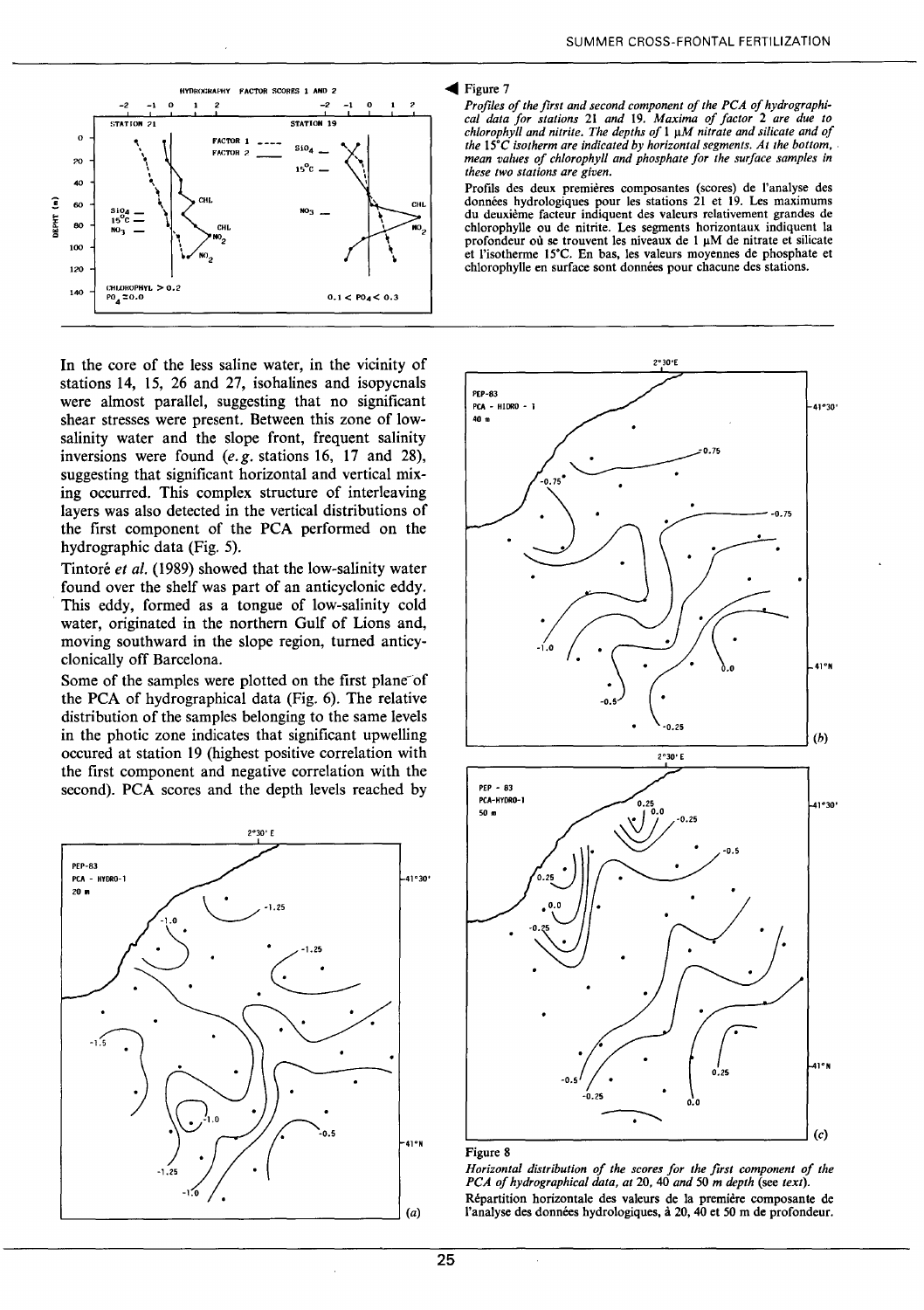

Figure 9 *T-S diagramfor stations* 16, 17 *and* 18 (see *text).*  Diagrame T-S pour les stations 16, 17 et 18 (voir le texte).



### Figure lO

*Distribution of the scores for the second component of the PCA of*  hydrographical data on two sections from the coastal grid of stations. *Higher positive values are indication of chlorophyll and nitrite maxima.*  Répartition de la deuxième composante de l'analyse des données hydrologiques sur deux radiales du réseau côtier de stations. Les maximums indiquent des valeurs relativement hautes de chlorophylle et de nitrites.

the  $1 \mu M$  isolines of silicate and nitrate, as well as the depth of the  $15^{\circ}$ C isotherm, are shown for stations 21 and 19 in Figure 7. The horizontal distributions of the same first component at 20, 40 and 50 m (Fig. 8) suggest an onshore intrusion of waters from stations 18 and 19 to stations 17 and 16, and from stations 30 and 31 to stations 29 and 28, white the low-salinity water remains wedged between the two. On the shore side, uplifted water was found to extend from station 24 to station 26. Associated withe the frontal intrusions, strong surface convergence had to occur. This is confirmed by TS diagrams that indicate that water from  $20 \text{ m}$  at station 18 deepened to 30 m at station 17 and was detected at 40 m at station 16 (Fig. 9).

The second component issued from the PCA of hydrographical data is a good indicator of biological activity, since positive values are associated with high values of chlorophyll or nitrite. The vertical distribution of this component (Fig. 10) shows two separate maxima (onshore and offshore), at points where the nutricline reaches the highest levels. Another maximum observed in surface waters off Barcelona (station 24) is due to local enrichment by coastal runoff.

Silicate distribution (Fig. 11) also shows the two upwelling areas, one at the frontal edge, the other near the coast. Upweiled water mixes with the core of less saline water, producing a complex three-dimensional structure. The distribution of seston reflects the same overall hydrographical structures with an even greater spatial heterogeneity. Aphotic waters are characterized by low concentrations of particles and of chlorophyil and by high concentrations of nutrients. Samples weil inside the photic zone, with low concentrations of both particles and chlorophyil (similar numbers to those found in the aphotic waters) and a relatively high concentration of silicate, reflect the presence of recently upwelled waters. On the other band, low chlorophyll but high seston values are indicative of nutrientdepleted surface waters or of aphotic waters with a high input of sedimented material. In Figure 12 we show the distribution of seston concentration with an indication of points where chlorophyll is higher than  $0.75 \mu g/l$  and points (marked A in the figure) where low seston concentration goes with very low values of chlorophyll (less than 0.1  $\mu$ g/l) and relatively high silicate concentration (around  $1 \mu M$ ). Maxima of oxygen were found in the photic layer coinciding with silicate relative maxima at stations 17, 18 and 29, weil above the chlorophyll maxima (Estrada and Salat, in press).

The main characteristics of the 7 groups of samples defined through the cluster analysis are shown in Table 1 and Figure 3. Groups 6 and 5 are surface waters. Groups 2 and 7 are found around 45 m. Groups 1 and 4 are near or belong to the deep chlorophyll maximum (DCM). Group 3 comprises samples from below the pycnocline.

A high heterogeneity is found between 20 and 80 rn depth. Differences in the size spectra of seston suggest that the different factors involved in the shaping of the size distribution of particles play important roles in the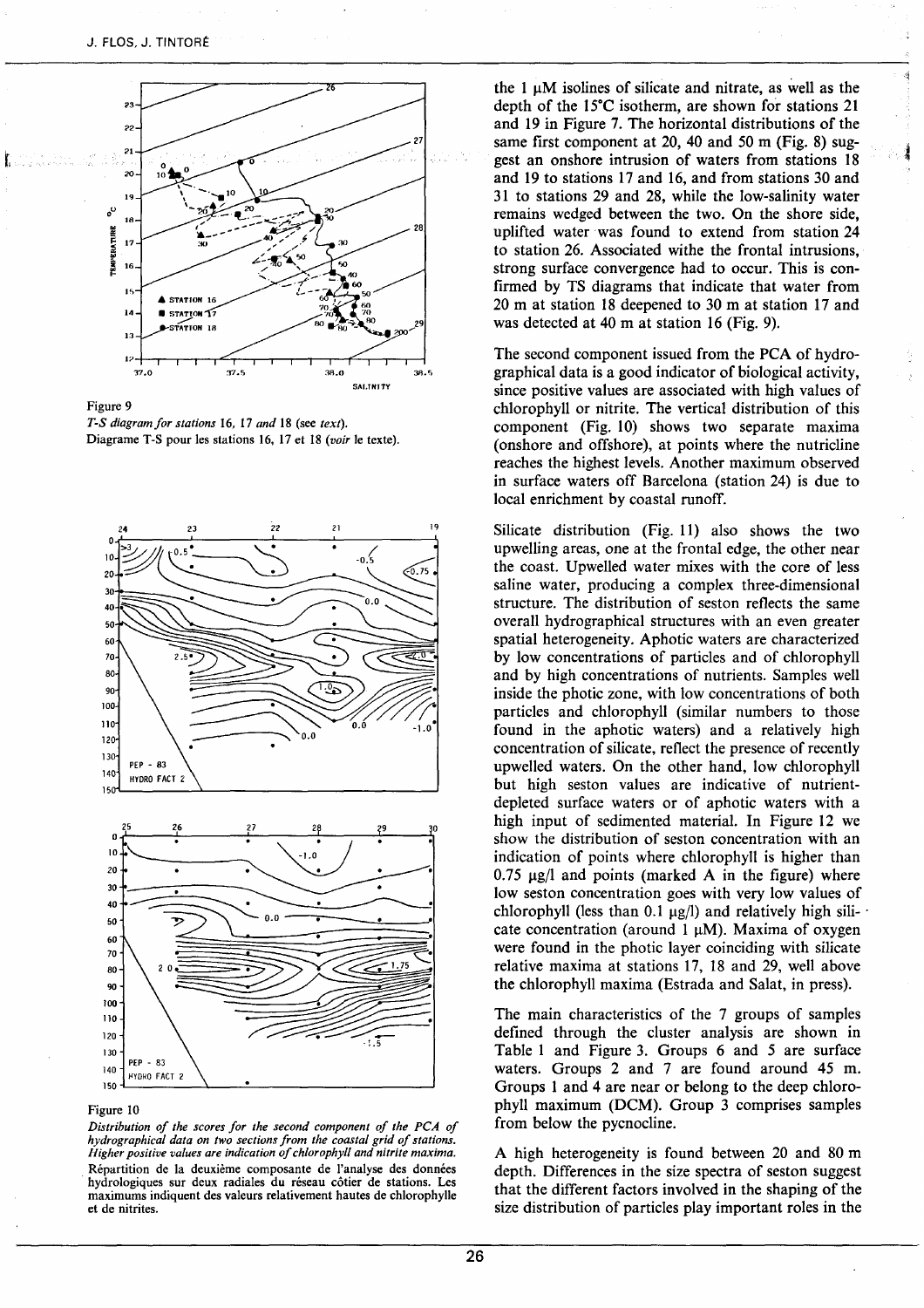studied area. Among these factors, nutrient and light levels must be significant, but so are the origin of the mixing waters, chance for the biological seeds and elapsed time (Margalef, 1969). Groups 2 and 7, for example, correspond to samples from the same depth, with similar temperatures and salinities, but the samples from group 7 are in ali likelihood more productive (higher oxygen) than those in group 2. Seston particles in group 7 are smaller, and their mean chlorophyll content per particle or per unit seston volume is higher than for group 2. The correlation between size-class volumes and chlorophyll (Fig. 3) suggests that samples from group 2 have a population of phytoplankton cells around 10  $\mu$ m equivalent diameter, which is absent from group 7 samples. Thus, it is likely that significant ecophysiological and taxonomie differences exist between the two sets of populations (the slight differences in nutrient concentrations may also reflect this).

Ali the size spectra (Fig. 3) show a higher proportion of seston volume around channel  $8(15-20 \mu m)$  equivalent diameter). The lack of positive correlation between seston volume in these central size intervals and chlorophyll, as well as the negative correlation found between



### Figure Il

*Spatial distribution of silicate concentration* {11M) *on two sections from the coastal grid of stations.* 

Répartition de la concentration en silicate  $(\mu M)$  sur deux radiales du réseau côtier de stations *(voir* fig. 1).



# Figure 12

*Distribution of ses ton concentration (ppm* x 100, *volume of partie/es*  between 3 and 80 µm equivalent diameter). Dashed areas have chloro*phyll concentration higher than 0.75*  $\mu$ *g/l. Points indicated by an A have low concentration of partie/es and silicate concentrations higher than* 1  $\mu$ *M*.

Répartition de la concentration de seston (ppm  $\times$  100, taille des particules comprises entre 3 et 80 µm de diamètre équivalent). Les zones hachurées indiquent une concentration en chlorophylle supérieure à  $0.7 \text{ µg}/1$ . La lettre A indique les régions avec une faible teneur en particules et une concentration de silicate supérieure  $\dot{a}$  1  $\mu$ M.

these channels and the particulate organic carbon to nitrogen ratio (unpublished data), show that the central peak of the spectra is mainly detritic.

# **The central region of the Balearic** Sea

From 4 to 16 July, two cross-sections were carried out between Barcelona and the Menorca Channel (station numbers higher than 36, Fig. 1). The two transects (stations 37 to 45, section A, and 86 to 75, section B) show a similar structure. Two regions where an uplift of nutrient-rich waters was detected were observed at the outer edges of the density fronts located near stations 39 and 42 (Fig. 13 and **14).** 

Section A shows that the low-salinity shelf waters have moved offshore (Fig. 13*a*). The 30 m sample taken at station 39 had a salinity of 37.58 and no detectable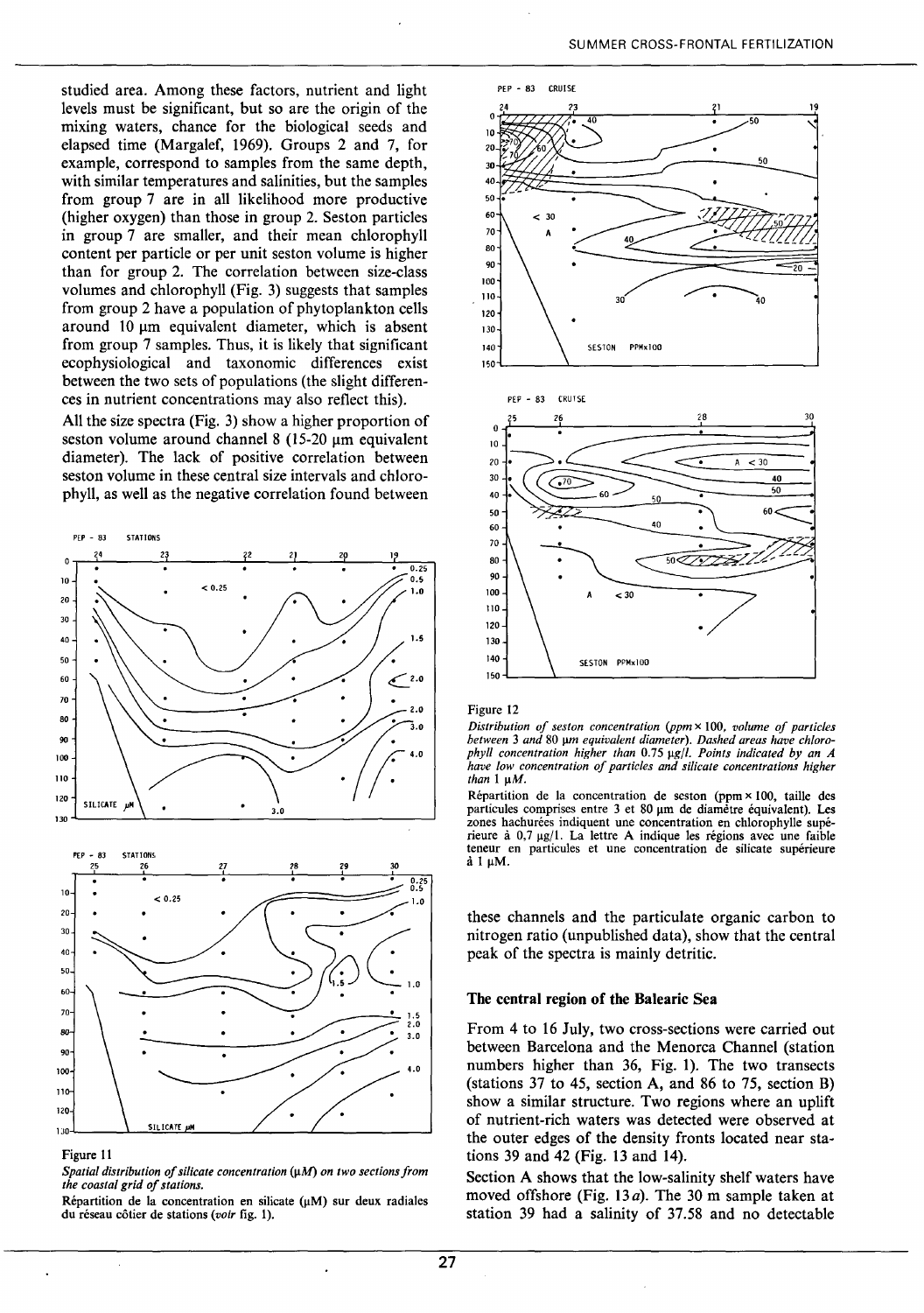

### Figure 13

*Distribution of salinity* (a) *and silicate* (b) *in the offshore stations after the sampling made between* 3 *and 5 July* 1983.

Répartition de la salinité (a) et du silicate (b) pour les stations du large entre les 3 et le 5 juillet 1983.

silicate. T-S diagrams from stations 38, 39 and 40 (Fig. 15) suggest that a wedge of low-salinity water had subducted offshore, sinking from 15 m (at station 38) to 25 m (at station 39). Figure 13 indicates that there was vertical mixing at station 40, between waters raised under station 39 that upwelled offshore, and surface waters moving onshore from station 40 to station 39. Note that the  $28.5$  isopycnal found at  $50 \text{ m}$  at station 39 is found around 35 m at station 40 (Fig. 15). Thus, the uplift of isopycnals that was doser to station 18 sorne days earlier, moved offshore to station 40 and was substituted by a surface convergence.

Figure 16 shows the distribution of seston volume in the offshore stations. It can be seen that the concentration of particulate matter on 4 July (section A) is in general higher than twelve days later (section B), and its spatial distribution looks rather different. In the first leg, a relative maximum (centered at station 40) is found above the deep seston and chlorophyll maxima. Samples here were classified as belonging to group 1 (Table, Fig. 3). The relative seston maxima found in

the DCM (Fig. 16) correspond to group 2 at station 38 and to group 4 at station 41. These two groups have in common a relative maximum of particles around 10 µm, positively correlated with chlorophyll. The DCM maxima were produced by diatoms, while the maximum above the DCM at station 40 is characterized by flagellate and dinoflagellate taxa (Estrada and Salat, in press). It is likely that the upwelled water enhanced the production of particles. The seaward spreading (at around 30 m) of this body of water represents an effective mechanism exporting nutrients and new1y produced organic particulate matter towards the open ocean. Twelve days later (section B), the relative maximum of seston is centered on the island side, extending to the central zone of the Balearic Sea; but it is poorer and clearly disconnected from the coastal processes in front of Barcelona.

# DISCUSSION

We have shown that in July 1983, nutrient-rich regions were detected near the coast, and in the photic layer on the deep ocean side of the two density fronts present in the Balearic Sea. Over the shelf, the low-salinity eddy was trapped against the coast and rotating, therefore inducing the observed coastal upwelling (Tintoré *et al.,* 1990). On the open ocean side, nutrient-rich regions have been also detected in other frontal studies (Boucher *et al.,* 1987) and are induced by the cross-



### Figure 14

*Distribution of salinity* (a) *and silicate* (b) *in the offshore stations after the sampling made between days 15th and 16th of July* 1983. Répartition de la salinité (a) et du silicate (b) pour les stations du large les 15 et 16 juillet 1983.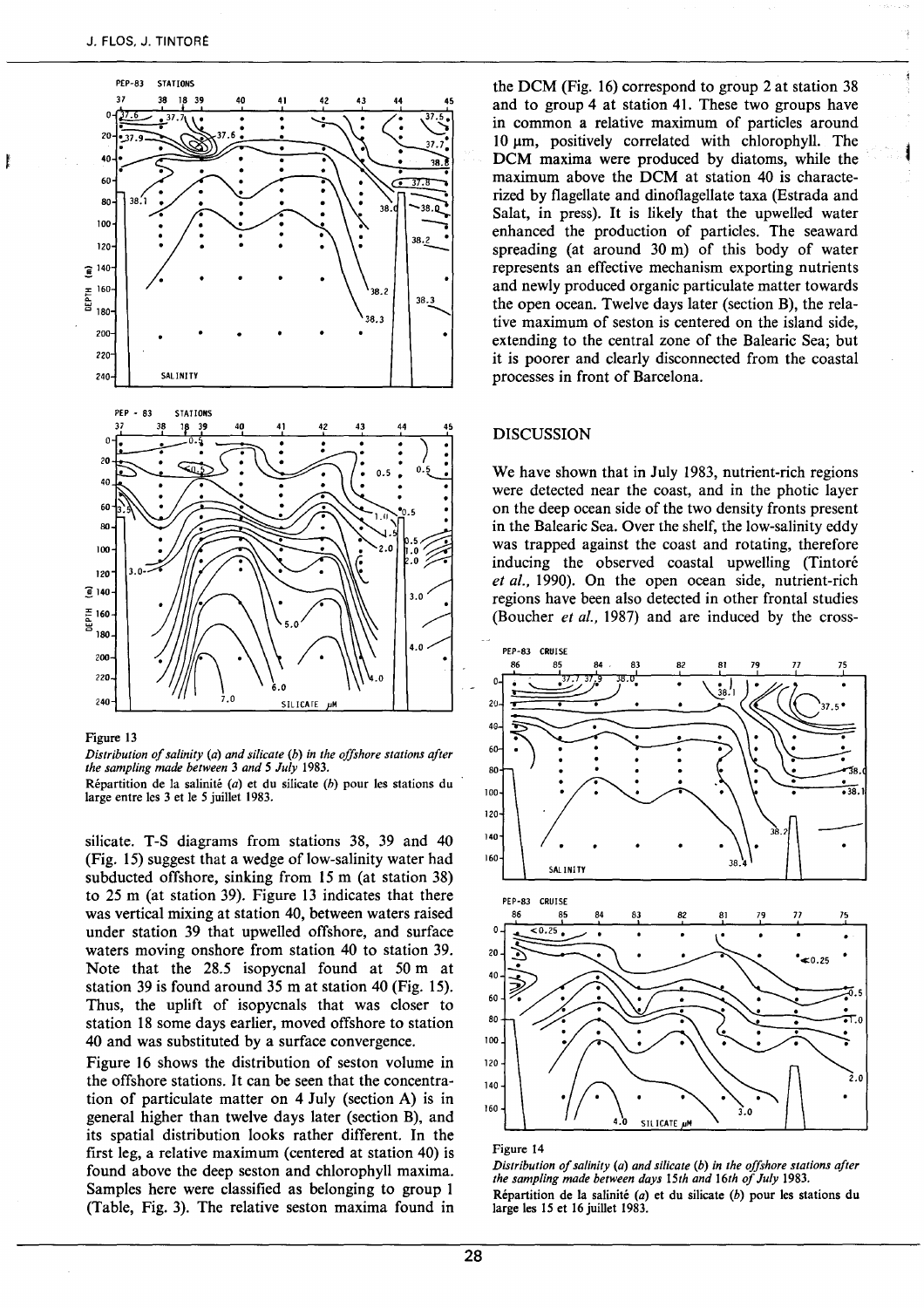

Figure 15 *T-S diagram for stations* 38, 39 *and* 40 (see *text).*  Diagrame T -S pour les stations 38, 39 et 40 *(voir* le texte).



# Figure 16

*Distribution of seston (ppm) in the offshore stations between Barce/ona*  and the Menorca Channel (a: 3rd to 5th July; b: 15th to 16th July). *The deep ch/orophy/1 maximum (DCM) is indicated by a dashed fine*  (see *also Fig.* 13 *and* 14).

Répartition du seston (ppm) sur les stations situées entre Barcelone et le canal de Minorque (A: entre le 3 et le *5* juillet; B: les 15 et 16 juillet; *voir* aussi les figures 13 et 14). En pointillés, le niveau du maximum profond de chlorophylle.

frontal circulation that appears in density fronts as a result of non-linear and frictional effects (Mooers, 1978). This suggests that the two density fronts (not a central divergence) are responsible for the increased biological activity. Other studies in the Balearic Sea have focused attention on the central ridge or divergence (e.g. Margalef and Estrada, 1987) and therefore the distribution of stations was too coarse to detect either the two fronts or the regions of highest fertilization associated with them. However, it is important to note that these regions appear in almost any data set obtained in the region, although the sampling strategy and contourning procedures often led to somehow confusing pictures where the two doming structures associated with the fronts fuse into a large scale central doming (Estrada, 1985).

We have shown that the nutrient enrichment associated with the front on the continental side was followed by an offshore exportation of materials. The particulate matter found above the DCM at station 40 (midway from the continental coast to the Balearic Islands) is certainly associated to the nutrients upwelled in the front. This particulate matter is bound to sediment and recycle in the offshore waters, thus feeding the deeper 1ayers from above. Other mechanisms or physical interactions might contribute to the existence of strong mixing or upward motion in the central region. For example, eddies and filaments associated with the Catalan front have been frequently observed (La Violette *et al.,* 1989; Masó, 1989), and Wang *et al.* (1988) showed that strong vertical motions were associated with them. Therefore the contribution of the permanent doming structure to the fertility of the Western Mediterranean estimated by Estrada and Margalef ( 1988) (85 mg P  $m^{-2}$  year<sup>-1</sup>, or 34% of the total new production) should be revised, since it has been shown that the fertilization occurs mainly at the two density fronts.

# **CONCLUSION**

The presence of two highly dynamic, permanent density fronts suggests that the enrichment of the central part of the Balearic Sea in summer may be much more important than previously thought. This enrichment occurs in association with the cross-frontal ageostrophic circulation and with transient but very energetic instabilities (eddies or filaments) that are themselves associated with the fronts. A fresh estimation of the new production in the Western Mediterranean should be based on an accurate characterization of the spatial and temporal scales of these two physical mechanisms.

# **Acknowledgements**

The authors wish to thank Dr. **J.** Romero who was in charge of the Coulter counter measurements during the first leg of the emise. Thanks are also due to A. Domingo for assistance with the drawings. This work was supported by CAICYT grant 2311308 and CICYT 87087-CSIC.